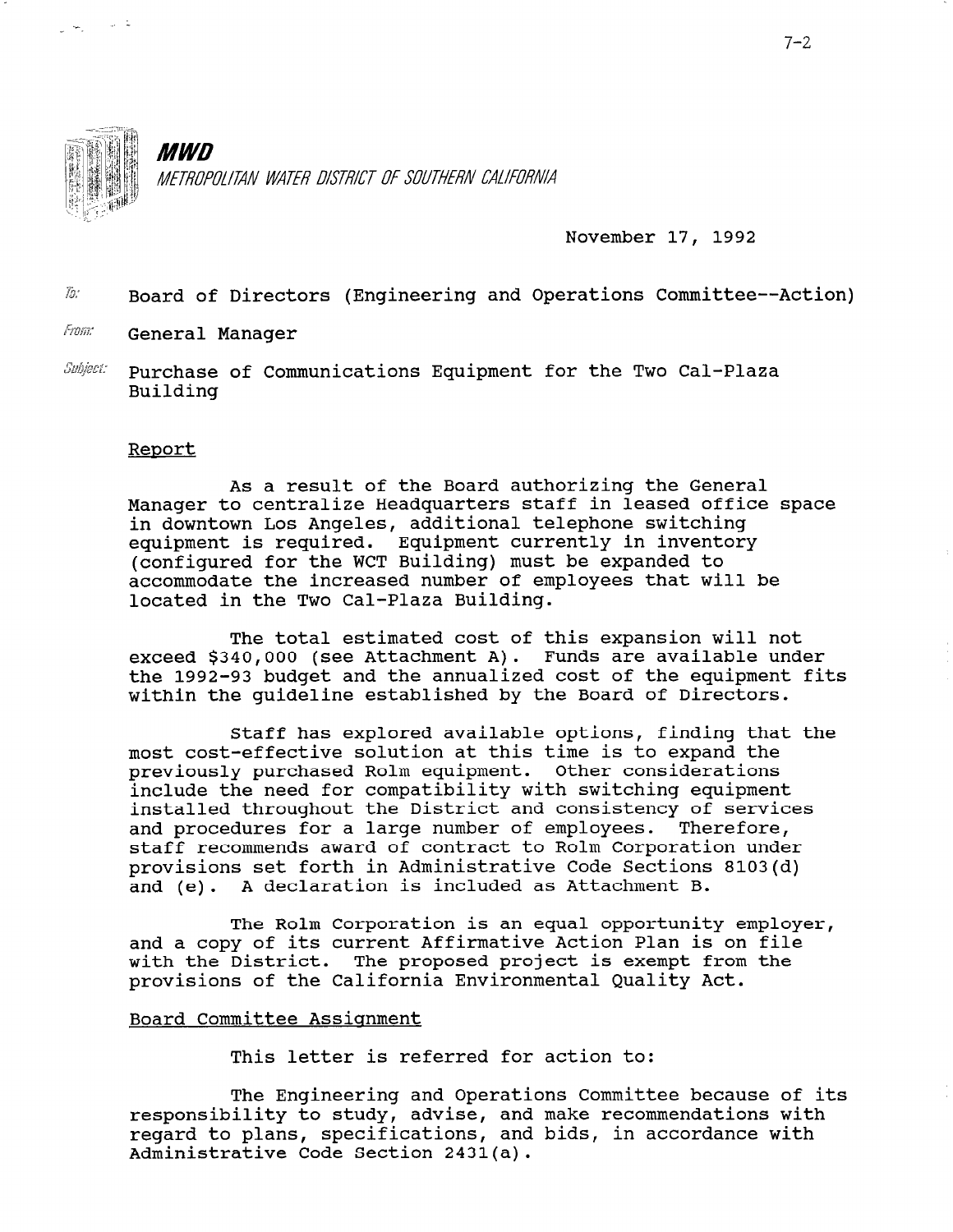Board of Directors -2- November 17, 1992

Recommendation

 $\frac{1}{4\pi}\left(\frac{1}{\pi}\right)^{2}=\frac{1}{2\pi}\left(\frac{1}{\pi}\right)^{2}$ 

#### ENGINEERING AND OPERATIONS COMMITTEE FOR ACTION.

It is recommended that the General Manager be authorized to enter into a contract with the Rolm Corporati at an estimated cost of \$340,000, plus applicable taxes, to provide additional telephone switching equipment, all in accordance with this letter and in form approved by the General Counsel.

n

RRN:WPC:sm Attachment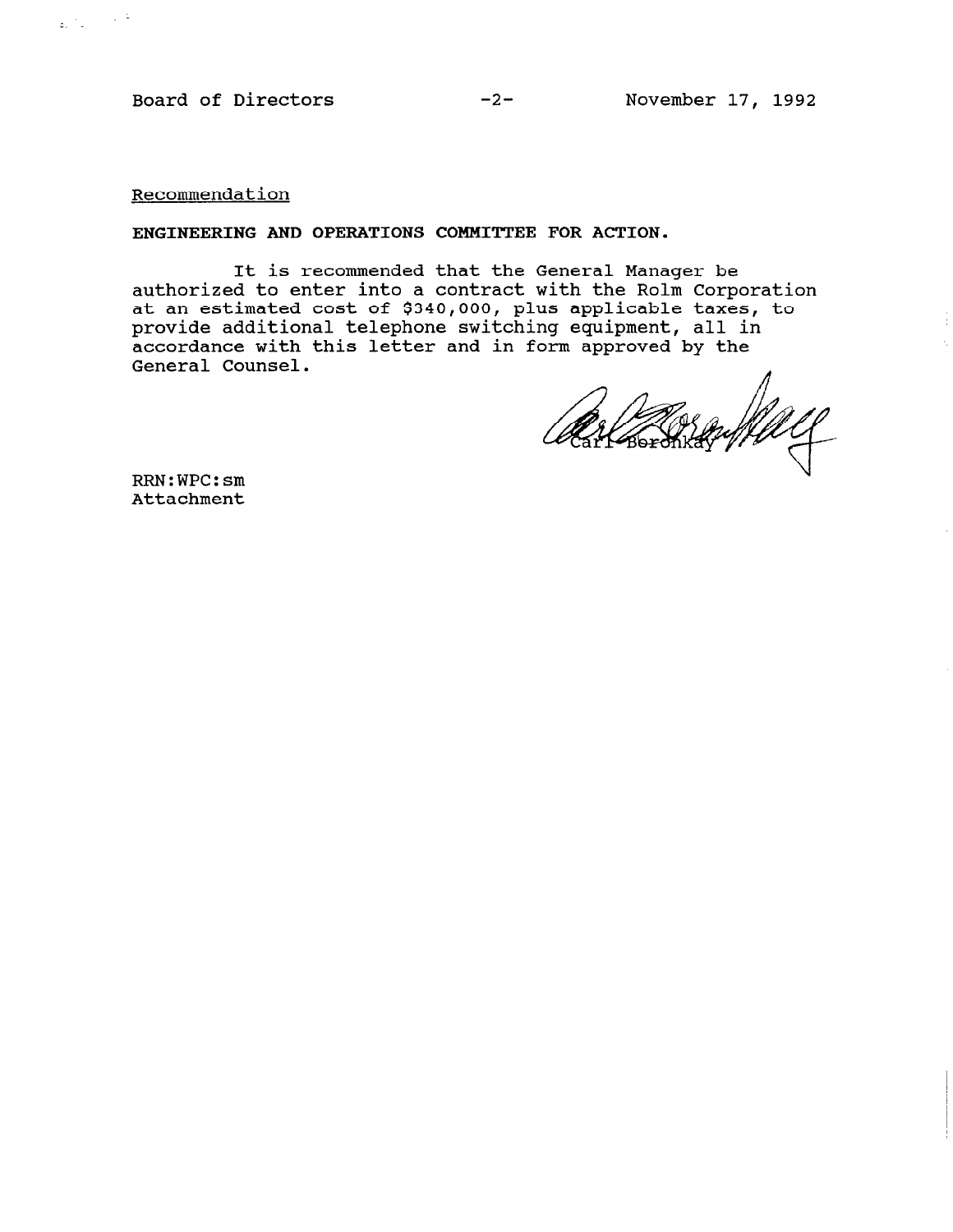## ATTACHMENT "A"

# Breakdown of Estimated Costs for Additional Communications Telephone Switching Equipment for the Two Cal-Plaza Buildi

Voice Communications:

 $\mathcal{A}^{\mathcal{A}}$ 

 $\frac{1}{2}$ ,  $\frac{1}{2}$ ,  $\frac{1}{2}$ ,  $\frac{1}{2}$ 

| Two additional switching cabinets<br>Additional Voice-Messaging | \$319,000<br>21,000 |
|-----------------------------------------------------------------|---------------------|
| Total Voice Communication                                       | \$340,000           |
|                                                                 |                     |

NOTE: Estimates are based upon information supplied by the District's Telecommunications group, and upon information provided them by ROLM.

 $\frac{1}{2}$  .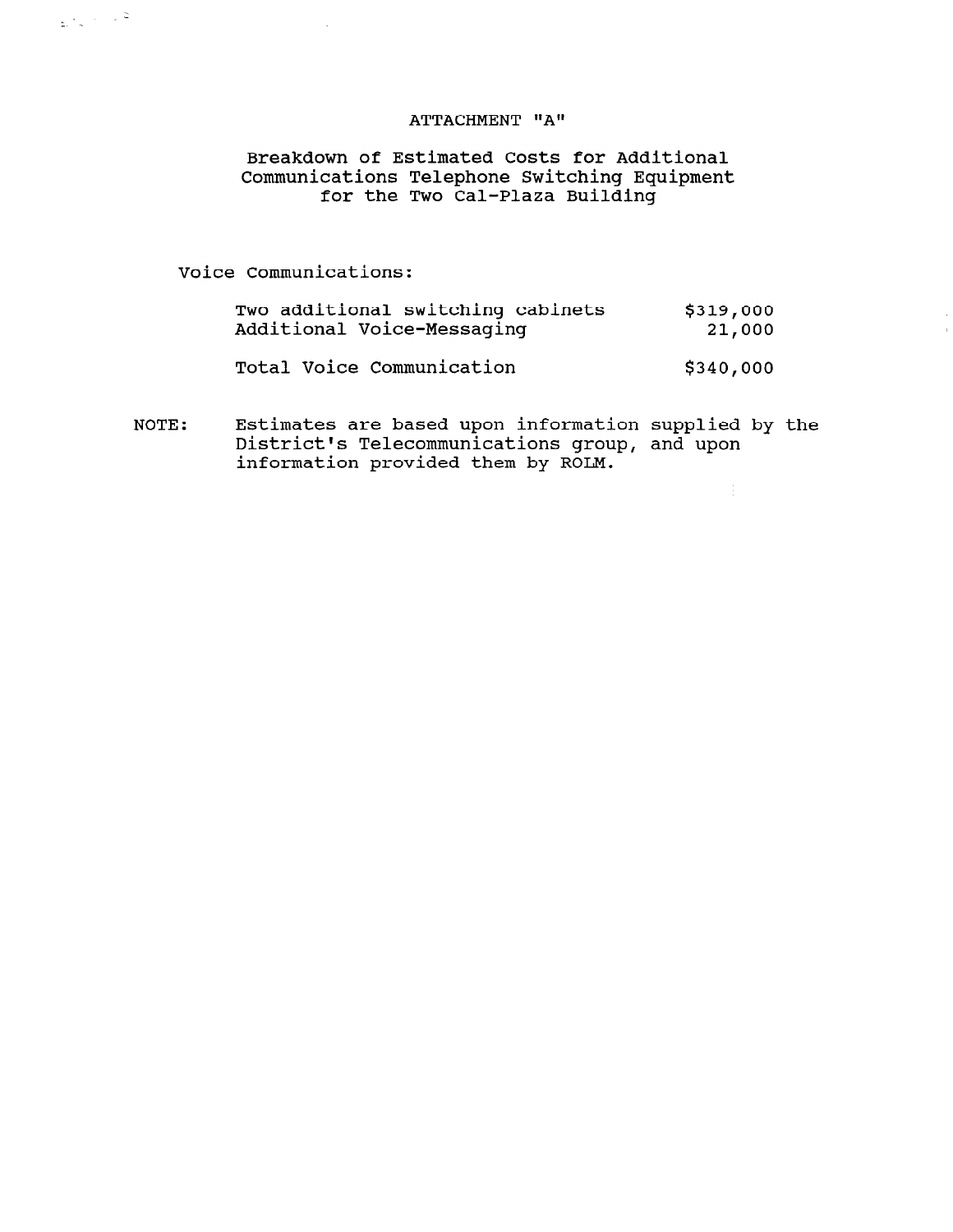## ATTACHMENT "B"

 $\mathbf{g}(\mathbf{r},\mathbf{q})\in\mathbb{R}^{2}$ 

### JUSTIFICATION FOR SINGLE-SOURCE BID ROLM PRODUCT LINE

- I. NETWORK COMPATIBILITY -- The telephone network is a carefully integrated mix of proprietary hardware and software. This new hardware for the Two Cal-Plaza location must be purchased from the Rolm Corporation to be compatible with that which was previously purchased to service the WCT facility and later transferred to Two Cal-Plaza. No other vendor uses the same dialing plan, and introducing a new technology into the system would seriously compromise the integrity of the network and would waste the investment in equipment already purchased.
- II. EASE OF OPERATION -- Functionality of the system must be addressed in two areas--the end-users perspective and ease of maintenance. The end-user should be able to travel to any District facility and be able to make and receive telephone calls and PhoneMail messages without system training. Software and hardware maintenance personnel have years of experience on the Rolm System, and are certified to perform repairs and Adds, Moves and Changes. Having a non-Rolm PBX would require either retraining or outside maintenance contracts.
- III. INVENTORY -- The District maintains an inventory of Rolm switch hardware and peripheral equipment used for capital projects, Adds, Moves and Changes, and repairs. An inventory would also have to be established and maintained for another switch product.
- IV. PHONEMAIL COMPATIBILITY -- The PhoneMail network is an integral part of the communications network at the District. It uses hardwired channels terminating in the CBX to switch calls between the two systems, allowing transparent call transfers into and out of PhoneMail. It relies on software in the CBX to route calls over the telephone network. Rolm guarantees total PhoneMail constant network. Nother guarantees cotal filonematic compat<br>.....
- V. DIRECT-INWARD-DIAL (DID) CAPABILITY -- Because the DIRECT-INWARD-DIAL (DID) CAPADILITY -- DeCause the Commerce extensions today are actually part of the LAHQ CBX, we are able to provide DID numbers. Once the CBA, we are able to provide bib humbers. Once the ability to access dial to a from the 9751 is ability to access dial tone from the 9751 is<br>restricted. Replacing the Walker System with a Rolm producted. Replacing the waiker system with a product allows us to use the of